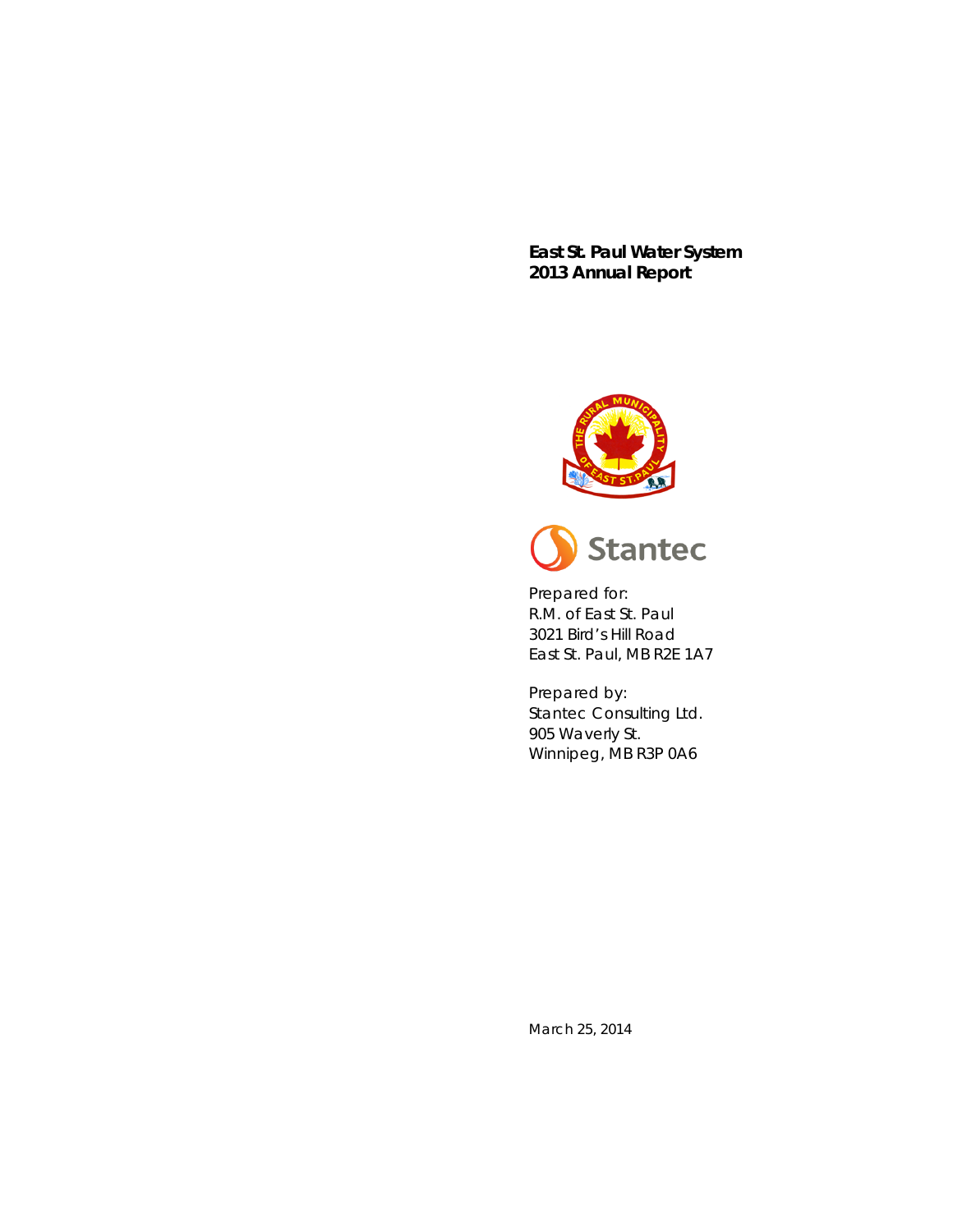## **Sign-off Sheet**

This document entitled East St. Paul Water System 2013 Annual Report was prepared by Stantec Consulting Ltd. ("Stantec") for the account of R.M. of East St. Paul (the "Client"). Any reliance on this document by any third party is strictly prohibited. The material in it reflects Stantec's professional judgment in light of the scope, schedule and other limitations stated in the document and in the contract between Stantec and the Client. The opinions in the document are based on conditions and information existing at the time the document was published and do not take into account any subsequent changes. In preparing the document, Stantec did not verify information supplied to it by others. Any use which a third party makes of this document is the responsibility of such third party. Such third party agrees that Stantec shall not be responsible for costs or damages of any kind, if any, suffered by it or any other third party as a result of decisions made or actions taken based on this document.

Prepared by (signature

(signature)

**Jamie Brewster** 

Reviewed by

**Brett Ransom** 

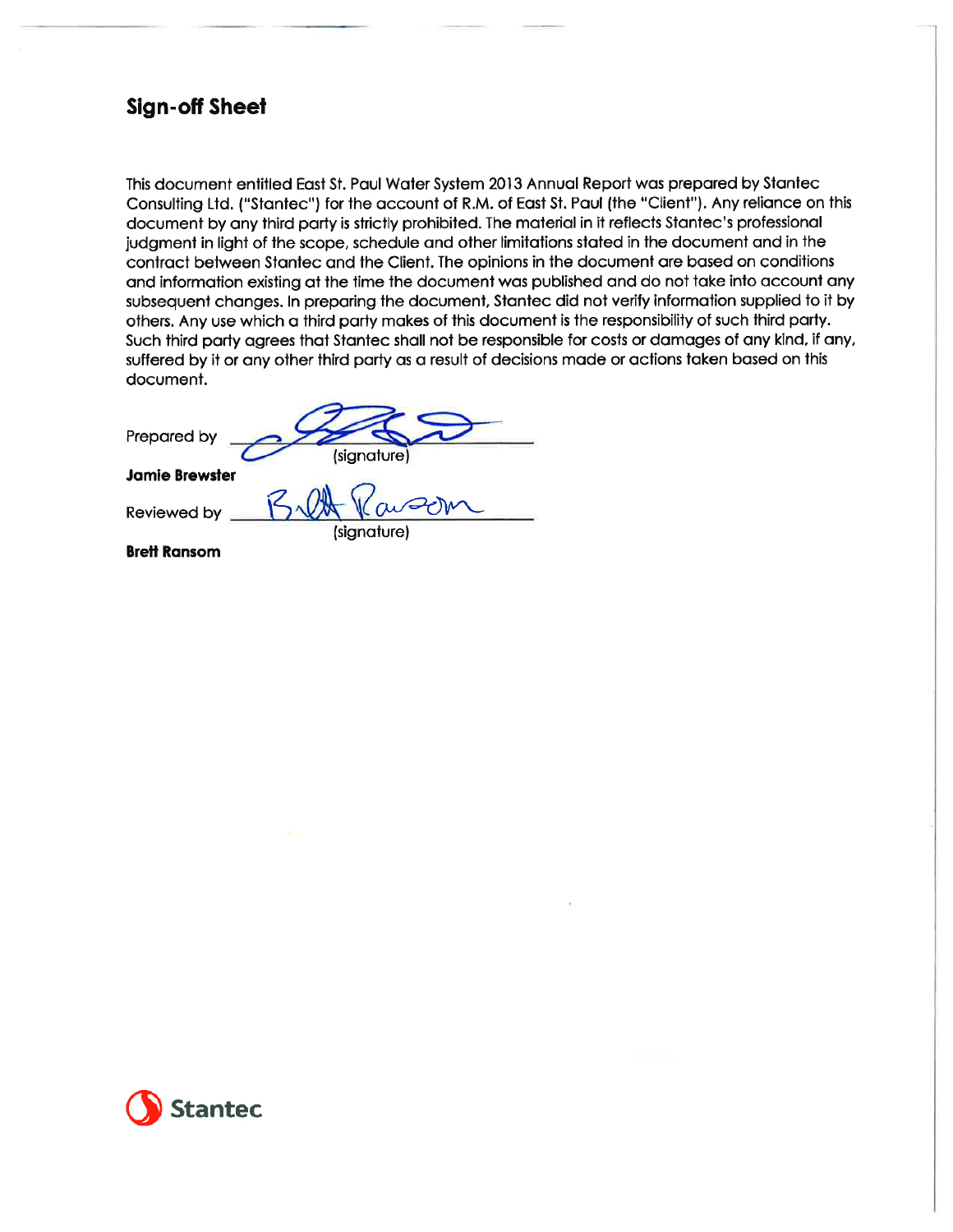## **Table of Contents**

| 1.0            |       |  |  |
|----------------|-------|--|--|
| 1.1            |       |  |  |
|                | 111   |  |  |
|                | 112   |  |  |
|                | 1.1.3 |  |  |
|                | 114   |  |  |
|                | 1.1.5 |  |  |
| 1.2            |       |  |  |
| 1.3            |       |  |  |
|                | 1.3.1 |  |  |
| 1.4            |       |  |  |
|                | 1.4.1 |  |  |
|                | 142   |  |  |
| 1.5            |       |  |  |
| 1.6            |       |  |  |
| 1 <sub>7</sub> |       |  |  |
| 1.8            |       |  |  |

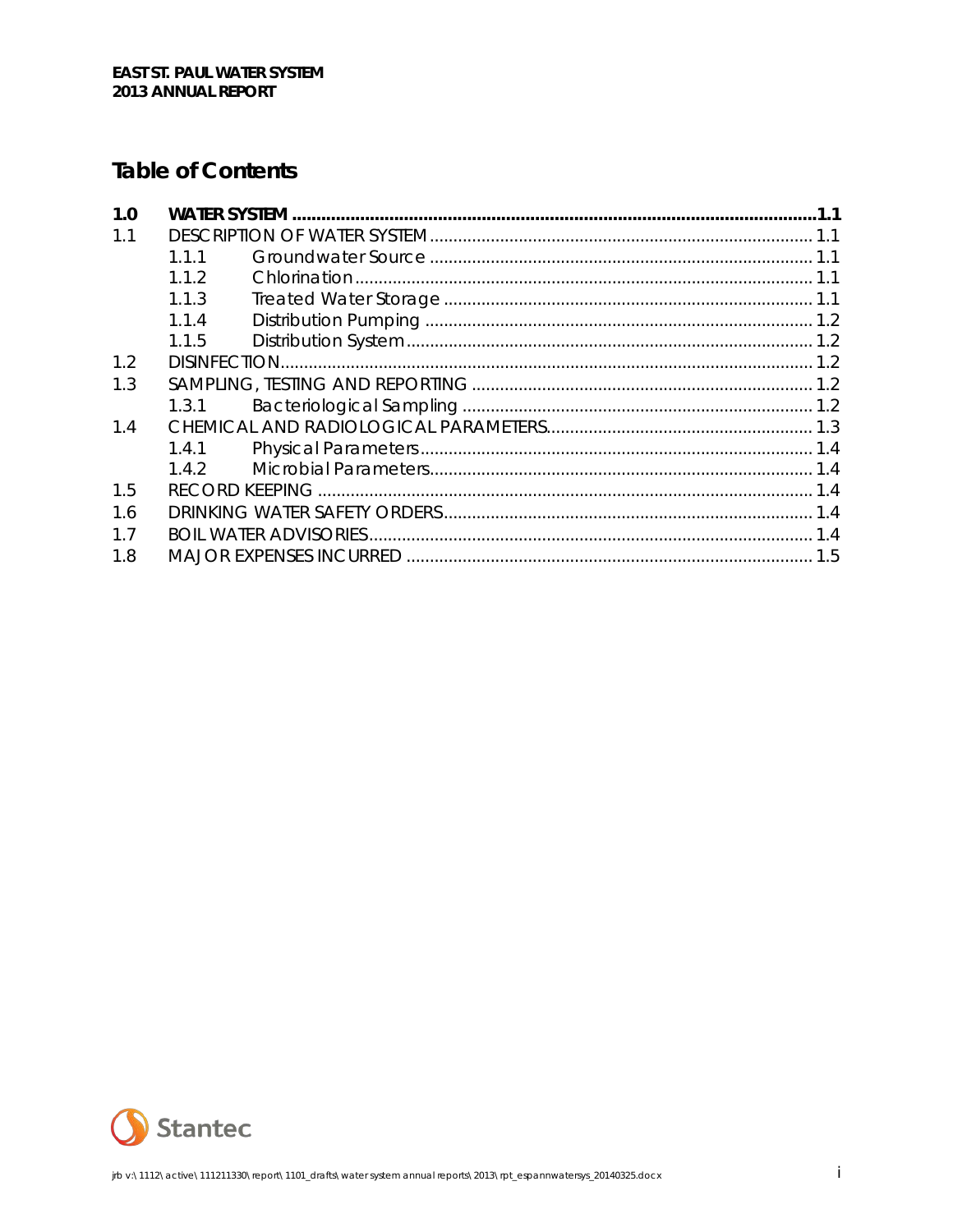Water System March 25, 2014

# <span id="page-3-0"></span>**1.0 WATER SYSTEM**

## <span id="page-3-1"></span>**1.1 DESCRIPTION OF WATER SYSTEM**

The Rural Municipality of East St. Paul (R.M.) Water System consists of groundwater pumping, chlorination, treated water storage, distribution pumping and distribution piping. Refer to Figure 1.0 for a process flow diagram of the water system.

### <span id="page-3-2"></span>**1.1.1 Groundwater Source**

Groundwater is conveyed to the water treatment plant (WTP) using a series wells. Five (5) production wells are located east of the Floodway off Oasis Road in the R.M. of Springfield. Four of these production wells (PW1, PW4, PW5 and PW6) withdraw groundwater from a sand and gravel aquifer at a depth of approximately 24 meters below the existing grade and can provide a combined 18 L/s to the WTP. Water Rights License No. 2007-074 authorizes the withdrawal of 358,000 m3/yr. at a maximum rate of 20 L/s from these four wells.

The fifth production well (PW8) withdraws groundwater from a bedrock carbonate aquifer at a depth of approximately 43 meters below grade and can provide 20 L/s to the WTP. Water Rights License No. 2005-060 authorizes the withdrawal of 195,000 m<sup>3</sup>/yr. at a maximum rate of 20 L/s from this well.

Two meter chambers measure the groundwater withdrawn from each aquifer. There is also a turbidity meter in each meter chamber to monitor the turbidity of the groundwater.

A sixth production well (PW7) is located adjacent the WTP off Wenzel Street in the R.M. of East St. Paul. PW7 withdraws groundwater from the bedrock aquifer and can provide 19 L/s to the WTP. Water Rights License 2009-030 was issued July 16, 2009 and authorizes the withdrawal of 612,000 m3/yr. at a maximum rate of 11.4 L/s from this well.

### <span id="page-3-3"></span>**1.1.2 Chlorination**

The groundwater is chlorinated prior to being discharged to a reservoir for storage. Liquid chlorine (sodium hypochlorite – 12%) is dosed to the groundwater using a chemical feed pump based on flow. The chlorine dose is manually adjusted based on the chlorine residual entering the distribution system.

### <span id="page-3-4"></span>**1.1.3 Treated Water Storage**

Treated water is stored in a three cell reservoir. The reservoir buffers the peak instantaneous demands in the distribution system and provides storage for fire protection. The total active storage volume is 2,523 m<sup>3</sup>. The estimated retention time at peak flow is 6.1 hours.

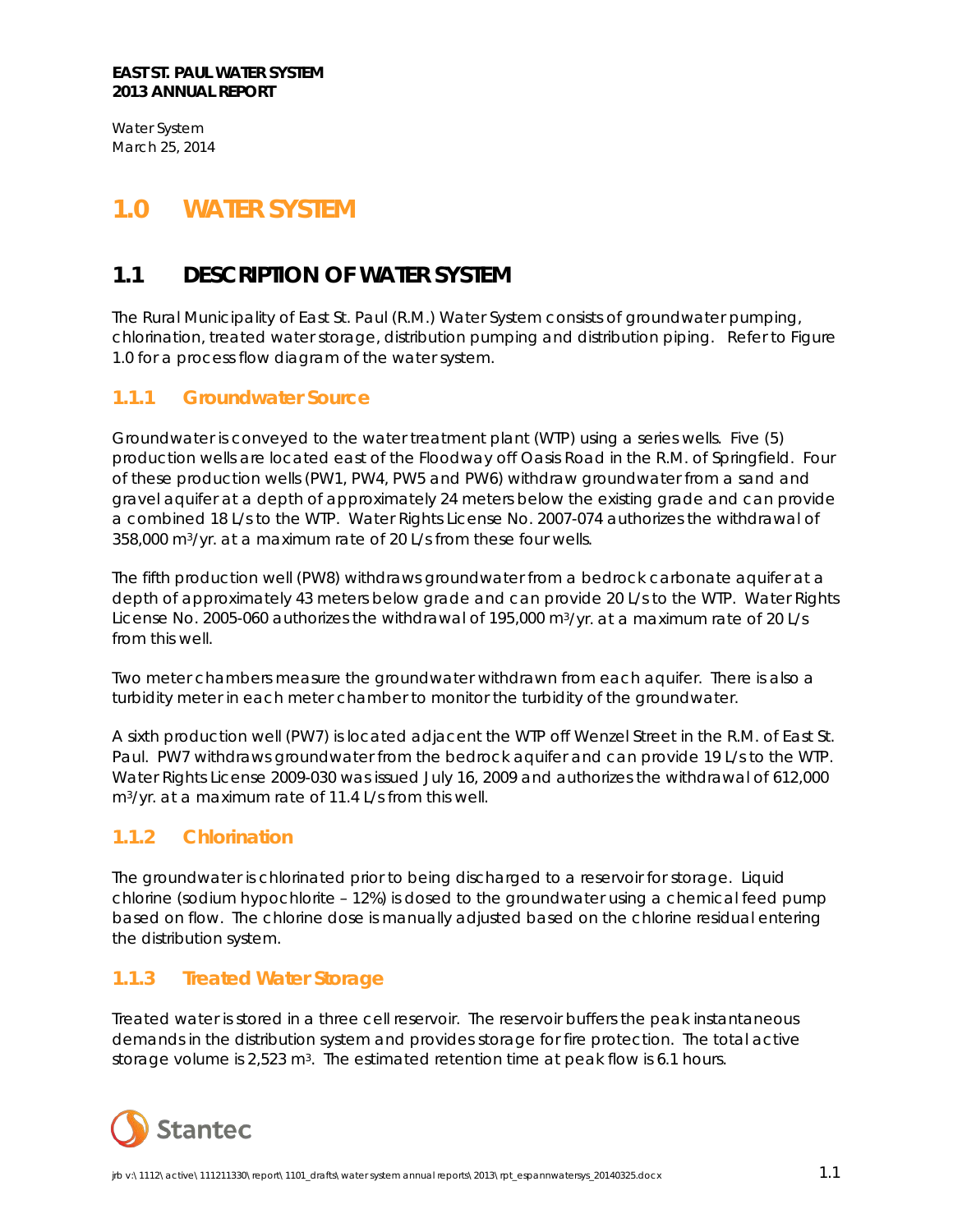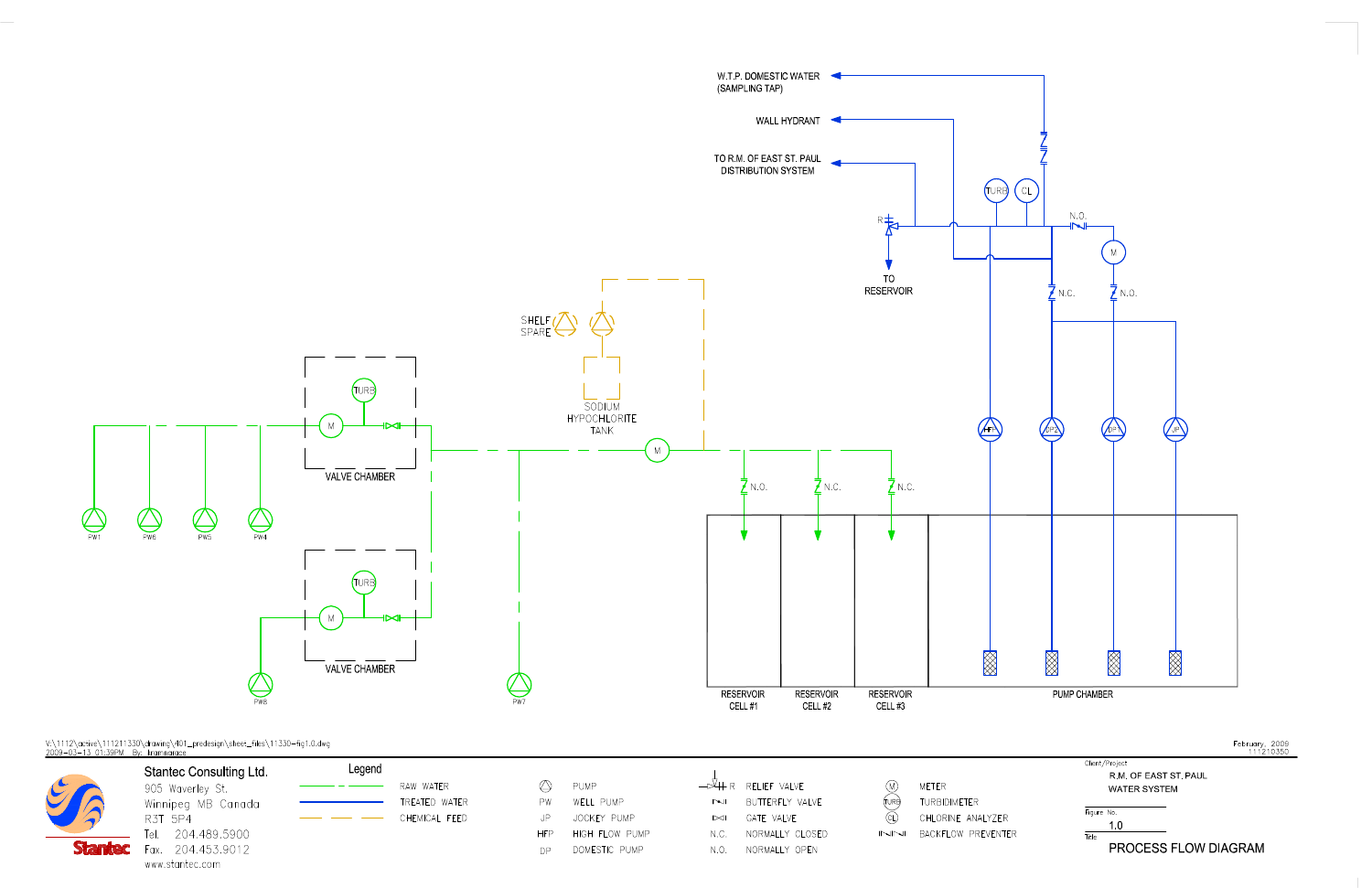#### **EAST ST. PAUL WATER SYSTEM 2013 ANNUAL REPORT**

Water System March 25, 2014

### <span id="page-5-0"></span>**1.1.4 Distribution Pumping**

The distribution pumping system is made up of four (4) vertical turbine pumps. Two (2) domestic pumps (DP1 & DP2) each rated at 27 L/s operate based on pressure to meet the varying demands in the distribution system. The jockey pump (JP) rated at 3 L/s is turned on if the distribution system pressure drops below 55 psi, while the high flow pump (HFP) rated at 53 L/s turns on if the pressure drops below 50 psi.

### <span id="page-5-1"></span>**1.1.5 Distribution System**

The distribution system is comprised of approximately 35,000 meters of PVC and HDPE pipe on Henderson Highway between Eagle Creek Drive and Dr. Hamilton School north of Hoddinott Road. There are approximately 940 service connection in the distribution system.

## <span id="page-5-2"></span>**1.2 DISINFECTION**

Chlorine is used as the primary disinfectant. The Drinking Water Safety Act (DWSA) requires a minimum free chlorine residual entering the distribution system of 0.5 mg/L and a minimum free chlorine residual of 0.1 mg/L in the distribution system. The R.M. continuously measures the chlorine level entering the distribution system using an online analyzer. They also manually measure the chlorine level entering the distribution system on a daily basis and the chlorine level in the distribution system on a biweekly basis. There were no occurrences where there was no daily chlorine residual sample taken.

| <b>Description</b>                                      | <b>Requirement</b> | Compliance |
|---------------------------------------------------------|--------------------|------------|
| Free Chlorine residual entering the distribution system | $\geq$ 0.5 mg/L    | 100%       |
| Frequency of testing daily at WTP                       | Daily              | 100%       |
| Free Chlorine residual in the distribution system       | $\geq$ 0.1 mg/L    | 100%       |
| Frequency of testing in the distribution system         | biweekly           | 100%       |
| Report Submission                                       | Monthly            | 100%       |

#### **Table 1.1 – Disinfection Testing Performance**

## <span id="page-5-3"></span>**1.3 SAMPLING, TESTING AND REPORTING**

### <span id="page-5-4"></span>**1.3.1 Bacteriological Sampling**

While the R.M. is required to sample the raw water entering the WTP, treated water leaving the WTP and treated water in the distribution system on a biweekly basis, the R.M. samples weekly in

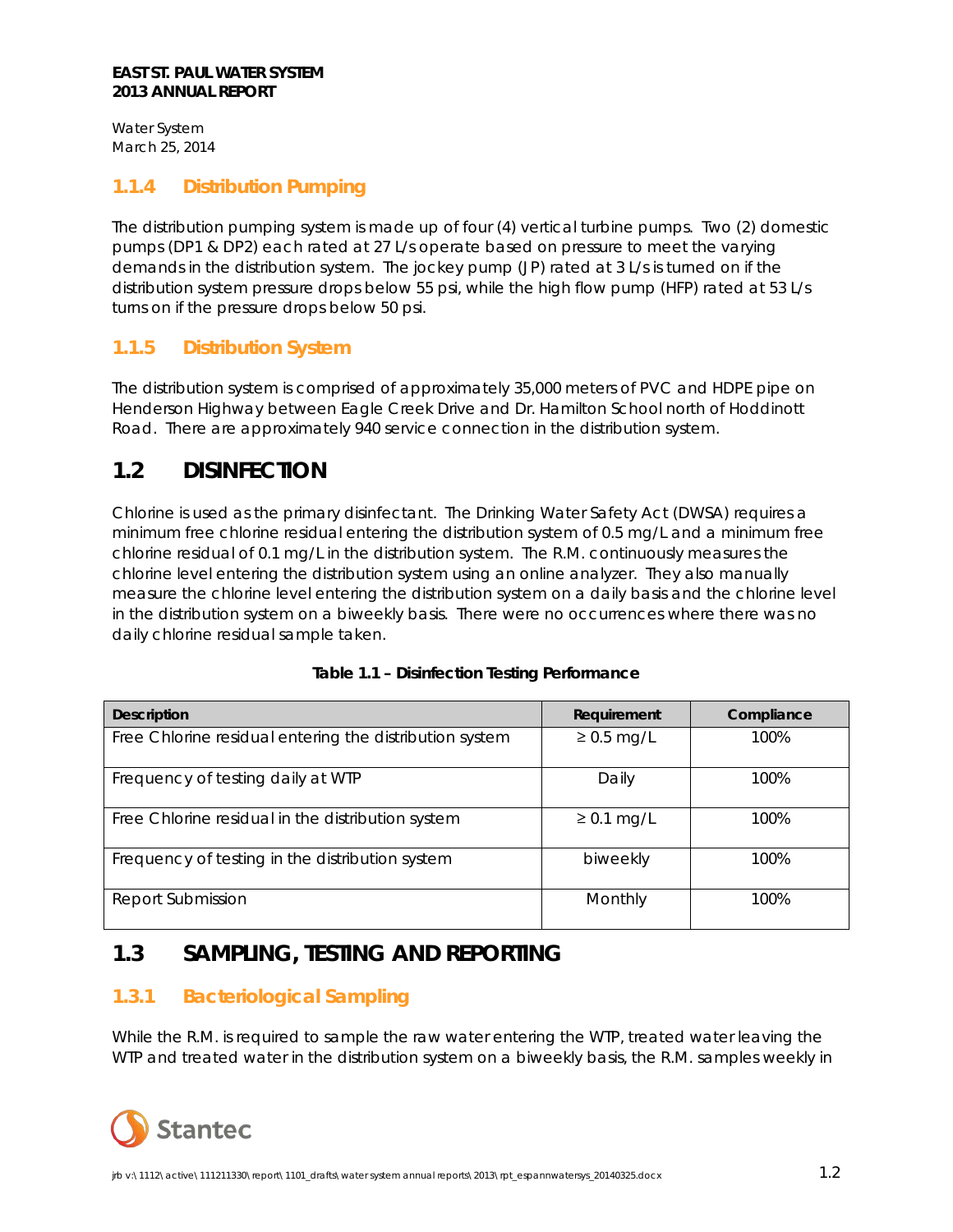#### **EAST ST. PAUL WATER SYSTEM 2013 ANNUAL REPORT**

Water System March 25, 2014

an effort to be proactive. Samples are sent to ALS Laboratory Group for Total Coliform and E. Coli sampling. A positive total coliform and E. coli result was noted on December 18th and a positive total coliform result was noted on August 28<sup>th</sup>. Follow up sampling on the subsequent day noted negative results in both instances. As such, the Office of Drinking Water does not deem the results as non-compliance, as it is likely a result of laboratory error or sampling contamination. Sampling results are summarized as follows:

#### **Table 1.2 – Bacteriological Testing Performance**

| Description           | Requirement        | Compliance |
|-----------------------|--------------------|------------|
| Sampling Frequency    | Bi-weekly          | 100%       |
| <b>Total Coliform</b> | $< 1$ MPN / 100 mL | 100%       |
| E. Coli               | $< 1$ MPN / 100 mL | 100%       |

## <span id="page-6-0"></span>**1.4 CHEMICAL AND RADIOLOGICAL PARAMETERS**

The R.M. is required to sample and test for chemical and radiological parameters once every three years. The R.M. undertook a complete chemical analysis of the treated water in 2011. In 2013, the R.M. tested each raw water production well for the chemical and radiological parameters. The sampling results for key parameters related to the Guideline for Canadian Drinking Water Quality (GCDWQ) aesthetic objectives (AO) and the DWSA maximum acceptable concentration (MAC) are summarized in Table 1.3.

| Parameter       | <b>PW 1</b><br>(mg/L) | <b>PW4</b><br>(mg/L) | <b>PW 5</b><br>(mg/L) | <b>PW6</b><br>(mg/L) | <b>PW 7</b><br>(mg/L) | <b>PW8</b><br>(mg/L) | [MAC] / AO<br>(mg/L) |
|-----------------|-----------------------|----------------------|-----------------------|----------------------|-----------------------|----------------------|----------------------|
| Arsenic         | < 0.001               | < 0.001              | < 0.001               | < 0.001              | < 0.001               | < 0.001              | [0.01]               |
| Fluoride        | 0.16                  | 0.16                 | 0.17                  | 0.16                 | 0.16                  | 0.16                 | [1.5]                |
| Lead            | 0.0019                | < 0.001              | 0.0033                | < 0.001              | 0.0058                | 0.0089               | [0.01]               |
| Nitrate-N       | < 0.05                | < 0.05               | < 0.05                | < 0.05               | < 0.05                | < 0.05               | $[10]$               |
| Uranium         | 0.00177               | 0.00191              | 0.00205               | 0.00186              | 0.00291               | 0.00172              | [0.02]               |
| <i>I</i> ron    | < 0.1                 | < 0.1                | 0.28                  | < 0.1                | 0.14                  | < 0.1                | 0.3                  |
| Manganese       | 0.018                 | 0.0149               | 0.0091                | 0.0294               | 0.0013                | 0.0168               | 0.05                 |
| <b>Hardness</b> | 274                   | 260                  | 262                   | 257                  | 310                   | 256                  | 200/500              |
| <b>TDS</b>      | 288                   | 276                  | 277                   | 273                  | 332                   | 270                  | 500                  |

#### **Table 1.3 – Raw Water Quality Data Relevant to the DWSA**

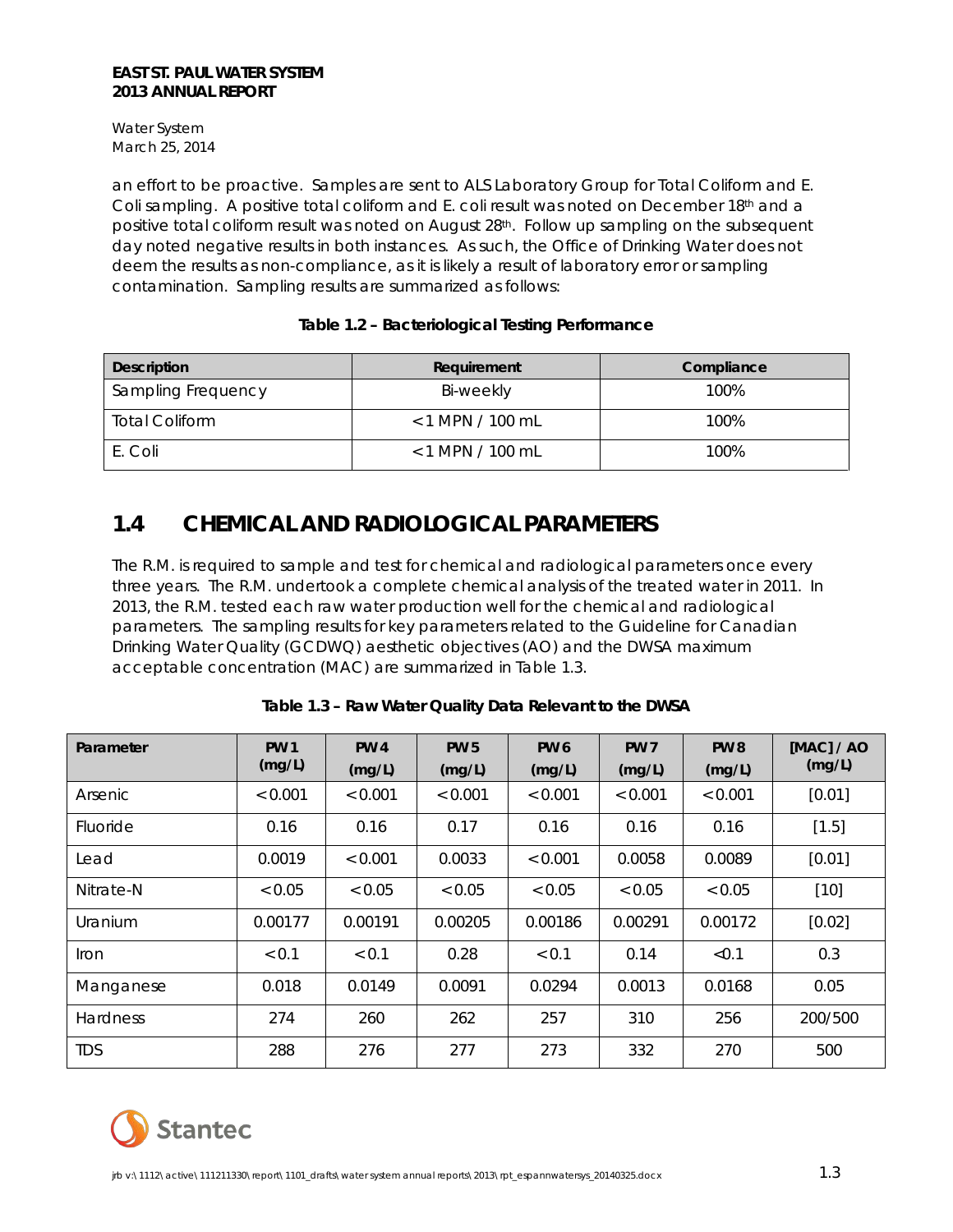Water System March 25, 2014

While not a requirement for a groundwater source not under the direct influence of surface water, the R.M. also undertook quarterly disinfection byproduct testing at the WTP and in the distribution system. Total trihalomethane (TTHM) and bromo-dichloromethane (BDCM) results were less than the DWSA maximum acceptable concentration. The average sampling results at the WTP and at a location in the distribution system are summarized in Table 1.4.

#### **Table 1.4 – Average Disinfection Byproduct Sampling Results**

| Parameter                       | <b>WTP</b><br>(mg/L) | <b>Distribution System</b><br>(mg/L) | DWSA MAC (mg/L) |
|---------------------------------|----------------------|--------------------------------------|-----------------|
| Bromo-dichloromethane<br>(BDCM) | 0.0029               | 0.004                                | 0.016           |
| Total Trihalomethanes (TTHM)    | 0.012                | 0.012                                | 0.1             |

### <span id="page-7-0"></span>**1.4.1 Physical Parameters**

There are no physical limits specified in the R.M's operating license.

### <span id="page-7-1"></span>**1.4.2 Microbial Parameters**

As the R.M. uses a groundwater source not under the influence of surface water they are not required to achieve the DWSA prescribed reductions for *Giardia*, *Cryptosproidium*, and viruses.

The R.M is required to meet the DWSA minimum chlorine contact time of 20 minutes. The "Assessment of Water Supply Infrastructure and Water Supply Sources for the R.M. of East St. Paul Public Water System" (Stantec, 2011) identified that the reservoir provided sufficient contact time.

## <span id="page-7-2"></span>**1.5 RECORD KEEPING**

The R.M. retains all the testing data and stores one copy at the WTP. Copies of the chlorination data are submitted to the ODW on a monthly basis. Bacteriological testing results are also copied to the regional drinking water officer.

## <span id="page-7-3"></span>**1.6 DRINKING WATER SAFETY ORDERS**

There were no drinking water safety orders issued to the R.M. in 2013.

## <span id="page-7-4"></span>**1.7 BOIL WATER ADVISORIES**

There were no boil water advisories issued to the R.M. in 2013.